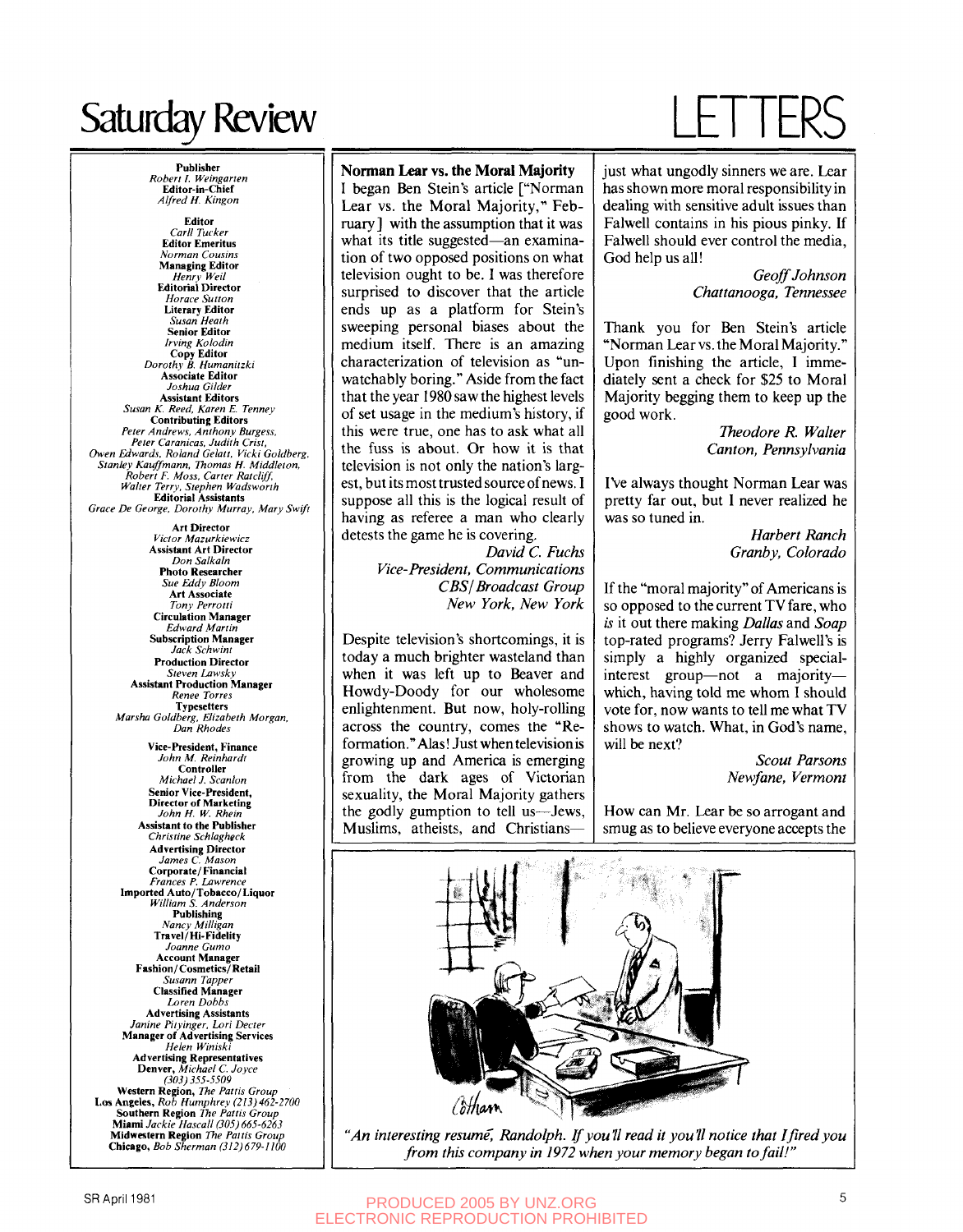## LETTERS

trash parading back and forth on the TV screen? Jerry Falwell's reaction, along with others who constitute the Moral Majority, seems to me to be perfectly normal and expected in the face of an all-out assault on the values long held to be Christian as well as moral. If Norman Lear and his types hadn't started this trend, there would be no need for Jerry Falwell or the Moral Majority. However, if it comes to push and shove, let's all hope Falwell wins.

*Aria J. Tracz Falls Church, Virginia* 

I was most impressed by your article "Norman Lear vs. the Moral Majority." I've long been opposed to Falwell and those like him. Not only are they dangerous megalomaniacs, but they are ignorant of the gift of individual thought. I don't believe that those who call themselves the Moral Majority know what it is to think for themselves. After all, it is easier to do what you are told and follow the crowd.

Their claims regarding "anti-Christian" attitudes are another source of irritation. What about those who are *not* Christians? Or, better yet, what about those who don't believe in religion at all? I always thought that they had rights too. According to the Moral Majority, they don't.

/. *Bow dish Norwalk, California* 

### **To Edward Albce's Defense**

With mounting disbelief I read Roger Copeland's article, "Should Edward Albee Call It Quits" [February]. Since when has box-office popularity been any criterion of merit? He summarily

dismisses two of Albee's best plays. *All Over* and *Seascape,* simply because they did not have long runs. He omits from the discussion altogether two even better plays, *A Delicate Balance* and *Tiny Alice,* which may well be Albee's greatest play.

If we are to use Mr. Copeland's ideas of merit, then we must throw out such classics as Whitman's *Leaves of Grass*  and *The Rubaiyat of Omar Khayyam,*  to mention only two books that failed miserably on first publication

> *Robert A. Wilson New York, New York*

*Roger Copeland replies:* Apparently "the mounting disbelief" that Mr. Wilson experienced while reading my article prevented him from reading it clearly. At no point do I suggest that box-offce popularity is a criterion of artistic merit. My reasons for "summarily dismissing" *All Over* and *Seascape*  have nothing to do with their performance at the box office, but centered rather on their stiff language, mannered style, and intellectual pretensions.

As for Mr. Wilson's complaint that I omit altogether from my discussion any mention of either *A Delicate Balance*  or *Ήny Alice,* I would again advise that he reread the article. Not only do I refer to both these plays, I go so far as to suggest that the title *A Delicate Balance*  ironically calls attention to the problem at the heart of Albee's recent work: the difficulty of maintaining a delicate balance between emotional immediacy and metaphysical reflection.

So Mr. Copeland and Mr. Roth would have Edward Albee reveal to the world.



*"I'm afraid I could never marry you, Charles, but have a nice day.'* 

once and for all, that he has really been writing about homosexuals all these many years. That was also the desire of a good many of my freshman composition students who had no patience with the absurd. Can't we get rid of these sophomoric Freudians? No wonder J.D. Salinger went into reclusion. Albee might do well to follow suit... but then, there would be rumors.

> *Michael C. Smith Los Angeles, California*

### **Fuller's Fans**

Shame on Hugh Kenner for stabbing Bucky in the back and worse for your suggestive cover line: "Are His Visions Follies?" ["Fuller's Follies," February]. Nobody is perfect, nor his works, but the heritage that Bucky Fuller will leave behind in the form of his tangible domes, maps, and Dymaxion ideas more than offsets any fault one may find with his writings. He has sparked a whole generation of young people to "do more with less,"and the consequent savings in energy, resources, food, and you-name-it will be a legacy far and away more than any current living American will leave behind. Besides, how can visions indeed be follies; they are only untried proposals, and as such cannot be follies unless proved to have failed.

> *Franklin R. Stern Providence, Rhode Island*

### *A* **Reader Responds**

**I** enjoyed John Fludas's review of *The Stories of Elizabeth Spencer*  [Book Briefs, February]. But in the second sentence he says, "As a Southern writer she has been compared to Katherine Mansfield, Flannery O'Connor and Eudora Welty. . . ." Doesn't he really mean Katherine Ann Porter? Katherine Mansfield, born in New Zealand, was British, not Southern.

> *Eileen H. Salisbury Newhall, California*

*Please address letters for publication to Letters to the Editor,* Saturday Review, *150 East 58 Street, New York, New York 10155. Letters may be edited for space and clarity. We are unable to acknowledge or return unused letters.*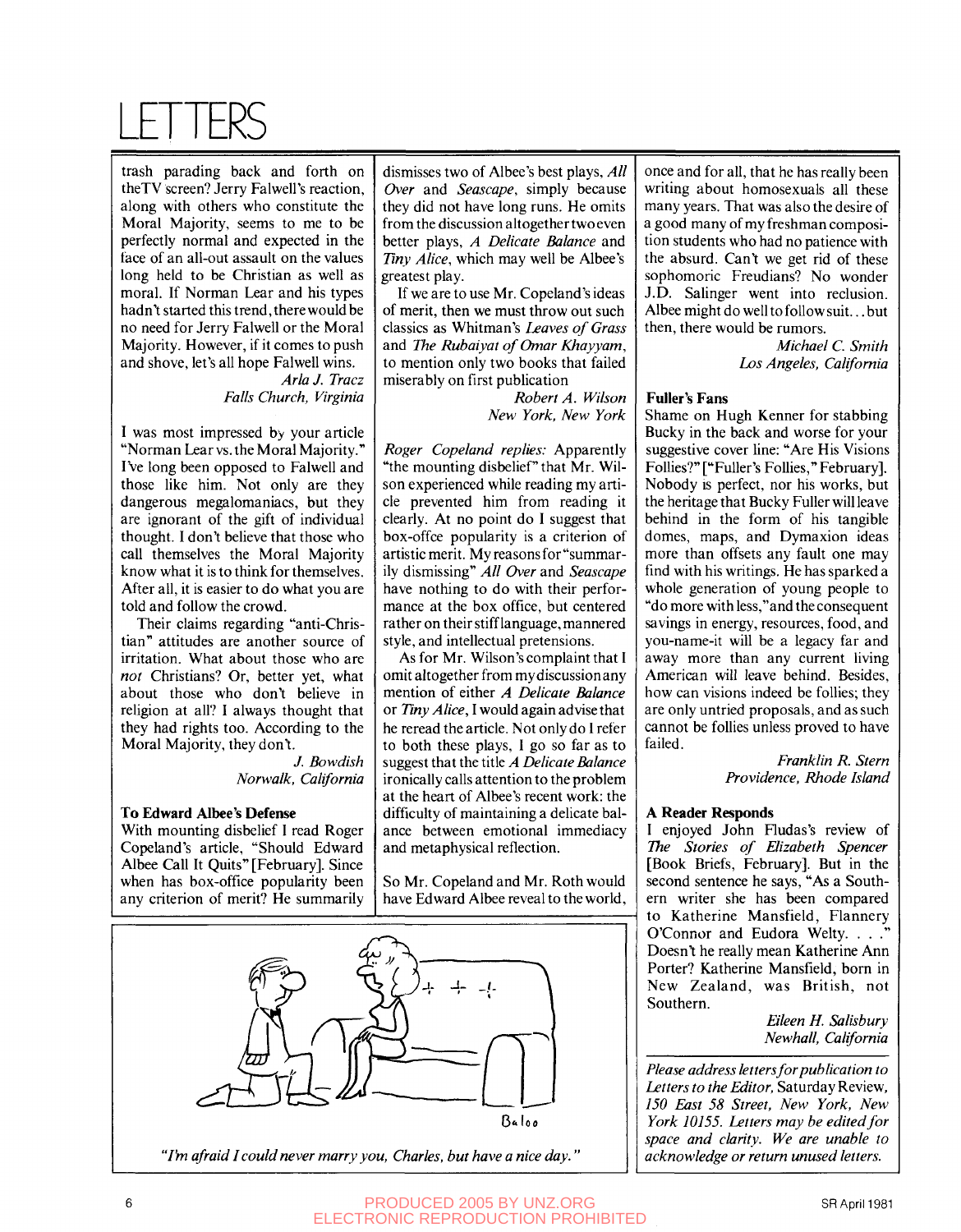# **We're looking for people to write children's books**

Writing for children is the perfect way to take up writing, says the author of 53 children's books. Your ideas come right out of your own experience. And while it's still a challenge, it's probably the straightest possible line between you and publication — if you're qualified to seek the success this rewarding field offers.

By Alvin Tresselt, Dean of Faculty

If you want to write and get published, I can't think of a better way to do it than writing books and stories for children and teenagers. Ideas flow naturally right out of F you want to write and get published, I can't think of a better way to do it than writing books and stories for children and your own life experience. While it's still a challenge, the odds of getting that first unforgettable check from a juvenile publisher are better than they are from just about any other kind of publisher I know.

Later on, you may get other checks from other publishers. But right now, the object is to begin — to break into print — to learn the feeling of writing and selling your work and seeing your name in type. After that, you can decide if you want your writing to take another direction.

But after 30 years of editing, publishing, and teaching — and 53 books of my own can tell you this: you'll go a long way before you discover anything as rewarding as writing for young readers.

Your words will never sound as sweet as they 'do from the lips of a child reading your books and stories. And the joy of creating books and stories that young people 'really dig' is an experience you'll never have anywhere else. (In this age of boob tube illiteracy, convenient morality, and plastic values, *do*  you *know of a more important audience ?)* 

But, that's not all. The financial rewards go far beyond most people's expectations because there's a surprisingly big market out there for writers who are trained to crack it. More than 130 million young people's books are purchased each year. Between 2,000 and 2,500 new titles appear annually and new authors account for as many as half of them.

There are also 250 monthly magazines looking for material for young readers. You can imagine how much writing it takes just to keep them going!

### **'Am I really qualified?**'

Yet two big questions bedevil nearly every would-be writer: "Am I really qualified?" and "How can I get started?"

This is our definition of a "qualified person": It's someone with an aptitude for writing who can take constructive criticism, learn from it, and turn it into a professional performance. That's the only kind of person we're looking for. The reasons are simple: our reputation is built on success, and if prospective students don't have the earmarks of success, we probably can't help them. And we tell them so. It's only fair to both of us.



Alvin Tresselt was Vice President and Executive Editor of Parents' Magazine Press, the first editor of *Humpty Dumpty's Magazine for Children,* and a board member of the Author's Guild. His 53 books for young readers have sold over two million copies.

To help us spot potential authors, we've developed a revealing test for writing aptitude. It's free, and we don't charge for our evaluation. But no one gets into the Institute without passing it. Those who pass and enroll receive our promise: You will complete at least one manuscript ready to submit to a publisher by the time you finish the Course.

#### **When we teach, you learn**

I've learned a lot about writing for children and I love it. Now I'm passing my knowledge on to my students so they can profit from it. When I'm not writing my own books I spend my time at The Institute of Children's Literature, a workshop for writers that does only one thing and does it better than any other educational institution I know of: It trains qualified people to write for the young reader.

This is the way I work with my students, and my fellow instructors — all of whom are experienced writers or editors — work more or less the same way.

When you're ready — at your own time and your own pace — you send your assignment to me and I read it and reread it to get everything out of it you've put into it. Then I edit your assignment with a red pencil just the way a publishing house editor would — if he had the time. I return it along with a detailed letter explaining my comments. I tell you what your strong points are, what your weaknesses are, and just what you can do to improve. It's a matter of push and pull. You push and I pull and between us both, you learn to write.

### **The proof of the pudding**

This method really works. I wouldn't spend five minutes at it if it didn't. Last year we received hundreds of letters like these from successful students: "Before taking your Course (which I checked out with the National Better Business Bureau), the short stories I scribbled for my two tiny tots never caught an editor's fancy," writes Emily Burns of Salem, Ore.

was a Course lesson. Then 1 sent another Course assignment to a writer's competition and won first prize of \$400!"

"My instructor's advice was invaluable in plotting, character, motivation, and dialogue. I am most grateful for her personal interest and encouragement. Best of all she helped me understand my own strengths and weaknesses and how to emphasize the first and remedy the second. Better instruction hath no man than this!" Elizabeth Henley, New Cambria, Mo.

Marilyn Day of Marissa, III. says, "I'm proud of this accomplishment. Now I'm no longer a housewife, I am a *writer]"* 

And Mary Carruth, Dublin, Cal., writes, "I sent out my first article with a prayer and a hope, and it was accepted. Your Course with its structure and support, has been everything I hoped for and needed."

"When I started this course, I did not really think that I had the ability to write", writes Sister M. Laetitia Mudde, West Haven, Ct., "But my instructor made me believe in myself." I have a file full of similar letters. People like yourself so full of pride they could easily convince you that indeed it is a pity more people — men and women — don't take up writing for children.

### **Free Writing Aptitude Test offered**

To find qualified men and women with an aptitude for writing, the Faculty and Consultants of the Institute have prepared a four-page Writing Aptitude Test. It is offered free and will be professionally evaluated at no cost to you by our staff.

Just mail the coupon below to receive your free Test and 32-page illustrated brochure describing The Institute, our Course, Faculty, and the current market for children's literature. If you demonstrate a true aptitude for writing, you will be eligible to enroll. But that's entirely up to you.

There is no obligation.

| opie to write for the young reader.<br>This is the way I work with my students, and<br>, fellow instructors — all of whom are ex-<br>rienced writers or eaitors — work more or<br>s the same way.<br>When you're ready — at your own time and<br>ur own pace — you send your assignment to<br>and I read it and reread it to get everything<br>t of it you've put into it. Then I edit your<br>signment with a red pencil just the way a<br>blishing house editor would --- if he had the<br>1e. I return it along with a detailed letter ex-<br>iining my comments. I tell you what your<br>ong points are, what your weaknesses are,<br>d just what you can do to improve. It's a<br>itter of push and pull. You push and I pull | The Institute of Children's Literature<br>Redding Ridge, Connecticut 06876<br>H-06<br>Dear Mr. Tresselt:<br>I am interested in your program to help new<br>writers get started. Please send me your free<br><b>Writing Aptitude Test</b><br>and 32-page brochure.<br>Writing<br>I understand I am<br>Aptitude<br>The Institute<br>under no obligation<br>of Children's<br>Test<br>Literature<br>whatever and no sales-<br>تق<br>-40-<br>man will visit.<br>Mr. Mrs. Ms. Miss |
|------------------------------------------------------------------------------------------------------------------------------------------------------------------------------------------------------------------------------------------------------------------------------------------------------------------------------------------------------------------------------------------------------------------------------------------------------------------------------------------------------------------------------------------------------------------------------------------------------------------------------------------------------------------------------------------------------------------------------------|------------------------------------------------------------------------------------------------------------------------------------------------------------------------------------------------------------------------------------------------------------------------------------------------------------------------------------------------------------------------------------------------------------------------------------------------------------------------------|
| d between us both, you learn to write.                                                                                                                                                                                                                                                                                                                                                                                                                                                                                                                                                                                                                                                                                             | Please circle one and print name clearly                                                                                                                                                                                                                                                                                                                                                                                                                                     |
| The proof of the pudding<br>is method really works. I wouldn't spend<br>e minutes at it if it didn't. Last year we re-<br>ved hundreds of letters like these from suc-                                                                                                                                                                                                                                                                                                                                                                                                                                                                                                                                                             | <b>Street</b>                                                                                                                                                                                                                                                                                                                                                                                                                                                                |
| sful students: ''Before taking your Course<br>hich I checked out with the National Better<br>siness Bureau), the short stories I scribbled                                                                                                                                                                                                                                                                                                                                                                                                                                                                                                                                                                                         | City                                                                                                                                                                                                                                                                                                                                                                                                                                                                         |
| my two tiny tots never caught an editor's<br>icy,'' writes Emily Burns of Salem, Ore.<br>"My first sale, to National Catholic Weekly,                                                                                                                                                                                                                                                                                                                                                                                                                                                                                                                                                                                              | <b>State</b><br>Zip<br>Approved by the Connecticut Commissioner of Education                                                                                                                                                                                                                                                                                                                                                                                                 |
| PRODUCED 2005 BY UNZ.ORG                                                                                                                                                                                                                                                                                                                                                                                                                                                                                                                                                                                                                                                                                                           |                                                                                                                                                                                                                                                                                                                                                                                                                                                                              |

ELECTRONIC REPRODUCTION PROHIBITED